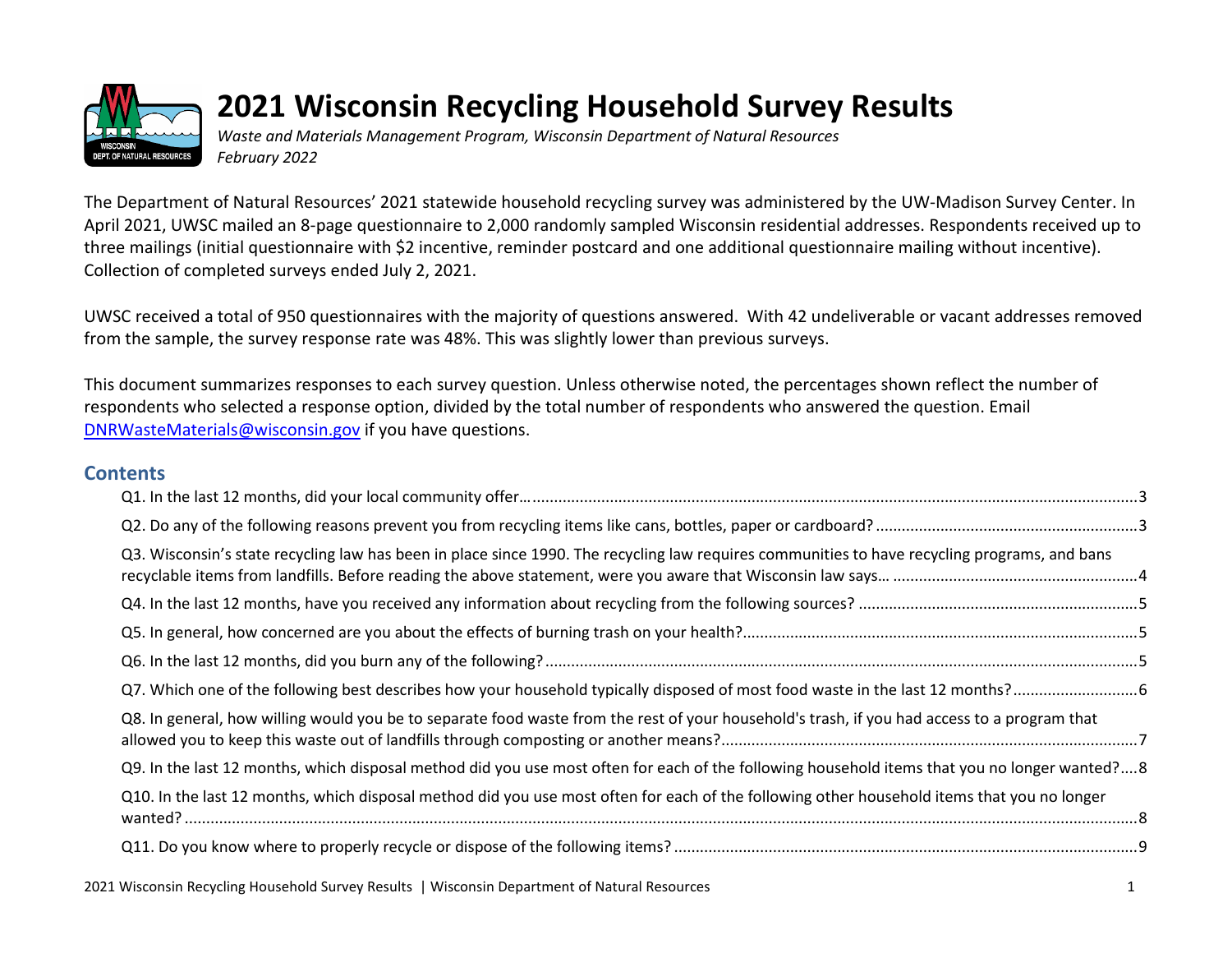| Q12. In the last 12 months, did you purchase any consumer electronics, such as a TV, computer, tablet, cell phone or printer, for your home?10                                                                                                                                                        |  |
|-------------------------------------------------------------------------------------------------------------------------------------------------------------------------------------------------------------------------------------------------------------------------------------------------------|--|
|                                                                                                                                                                                                                                                                                                       |  |
| Q13. In 2009, Wisconsin passed a state electronics recycling law. The law bans many electronics from being put in the trash. The law also created a<br>manufacturer-funded program called E-Cycle Wisconsin, to make it easier and more affordable to recycle certain electronics. Before reading the |  |
|                                                                                                                                                                                                                                                                                                       |  |
|                                                                                                                                                                                                                                                                                                       |  |
|                                                                                                                                                                                                                                                                                                       |  |
| Q17. In the last 12 months, what did you do with each of the following electronic items that you no longer wanted? If you did not have or did not                                                                                                                                                     |  |
|                                                                                                                                                                                                                                                                                                       |  |
|                                                                                                                                                                                                                                                                                                       |  |
| Q19. Some collection sites charge a fee to recycle electronics. What is the most you would be willing to pay to recycle electronic items such as old                                                                                                                                                  |  |
|                                                                                                                                                                                                                                                                                                       |  |
|                                                                                                                                                                                                                                                                                                       |  |
| Q22. Information on how and what to recycle should be provided by your municipality and recycling hauler. From the list below, please check your                                                                                                                                                      |  |
|                                                                                                                                                                                                                                                                                                       |  |
|                                                                                                                                                                                                                                                                                                       |  |
|                                                                                                                                                                                                                                                                                                       |  |
|                                                                                                                                                                                                                                                                                                       |  |
|                                                                                                                                                                                                                                                                                                       |  |
|                                                                                                                                                                                                                                                                                                       |  |
|                                                                                                                                                                                                                                                                                                       |  |
|                                                                                                                                                                                                                                                                                                       |  |
|                                                                                                                                                                                                                                                                                                       |  |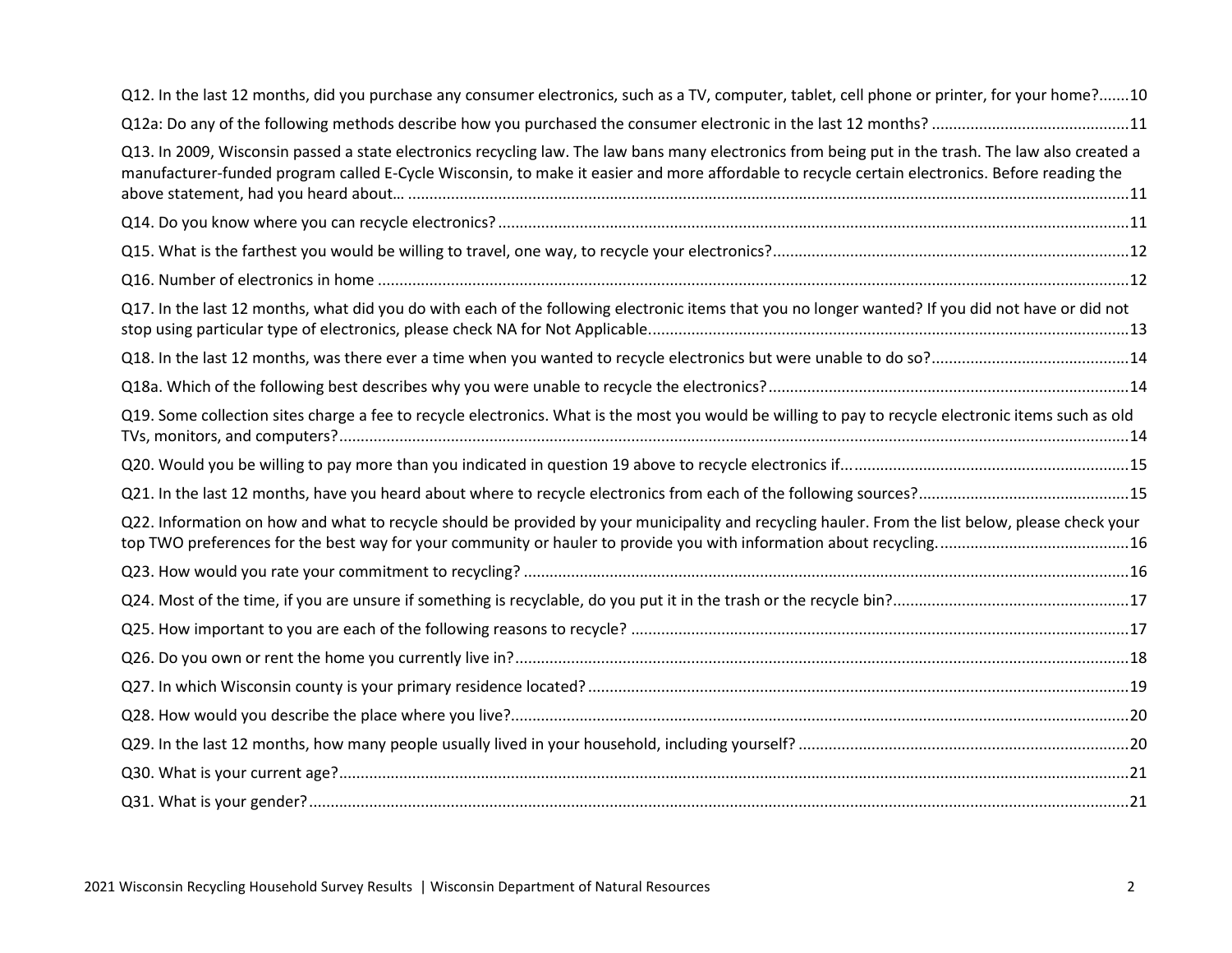#### <span id="page-2-0"></span>**Q1. In the last 12 months, did your local community offer…**

| Service type                  | % of respondents |           |          |  |
|-------------------------------|------------------|-----------|----------|--|
|                               | Yes              | <b>No</b> | Not sure |  |
| Curbside pickup of trash      | 84%              | 13%       | 3%       |  |
| Curbside pickup of recycling  | 80%              | 15%       | 5%       |  |
| Curbside pickup of yard waste | 49%              | 39%       | 12%      |  |

#### <span id="page-2-1"></span>**Q2. Do any of the following reasons prevent you from recycling items like cans, bottles, paper or cardboard?**

About 61% of respondents answered that they always recycle, so none of the reasons listed applied. About 35% of respondents provided a reason they were unable to recycle items like cans, bottles, cardboard or paper. (About 5% of respondents didn't answer this question.)

This was a "check all that apply" question, so respondents could select more than one reason. Among those that selected "some other reason," the most common was because their recycling/cart bin got full (often because it was picked up only biweekly or monthly). Twenty respondents gave this as an answer. The other common response was that some items (containers) were sometimes too difficult to clean out enough. Eight respondents provided this response.

| Reason that prevents recycling                 | % of respondents |
|------------------------------------------------|------------------|
| Not sure what is recyclable                    | 28%              |
| Do not always know how to recycle              | 19%              |
| Do not have the time                           | 10%              |
| Do not have a convenient place to recycle      | 18%              |
| Recycling is not provided where I rent or live | 14%              |
| I sometimes forget to recycle                  | 35%              |
| Just easier to throw things in the trash       | 39%              |
| Do not think there is an environmental benefit | 10%              |
| Heard it all ends up in a landfill             | 39%              |
| Some other reason                              | 13%              |

In the chart below, the darker bars are barriers that could be directly addressed by outreach.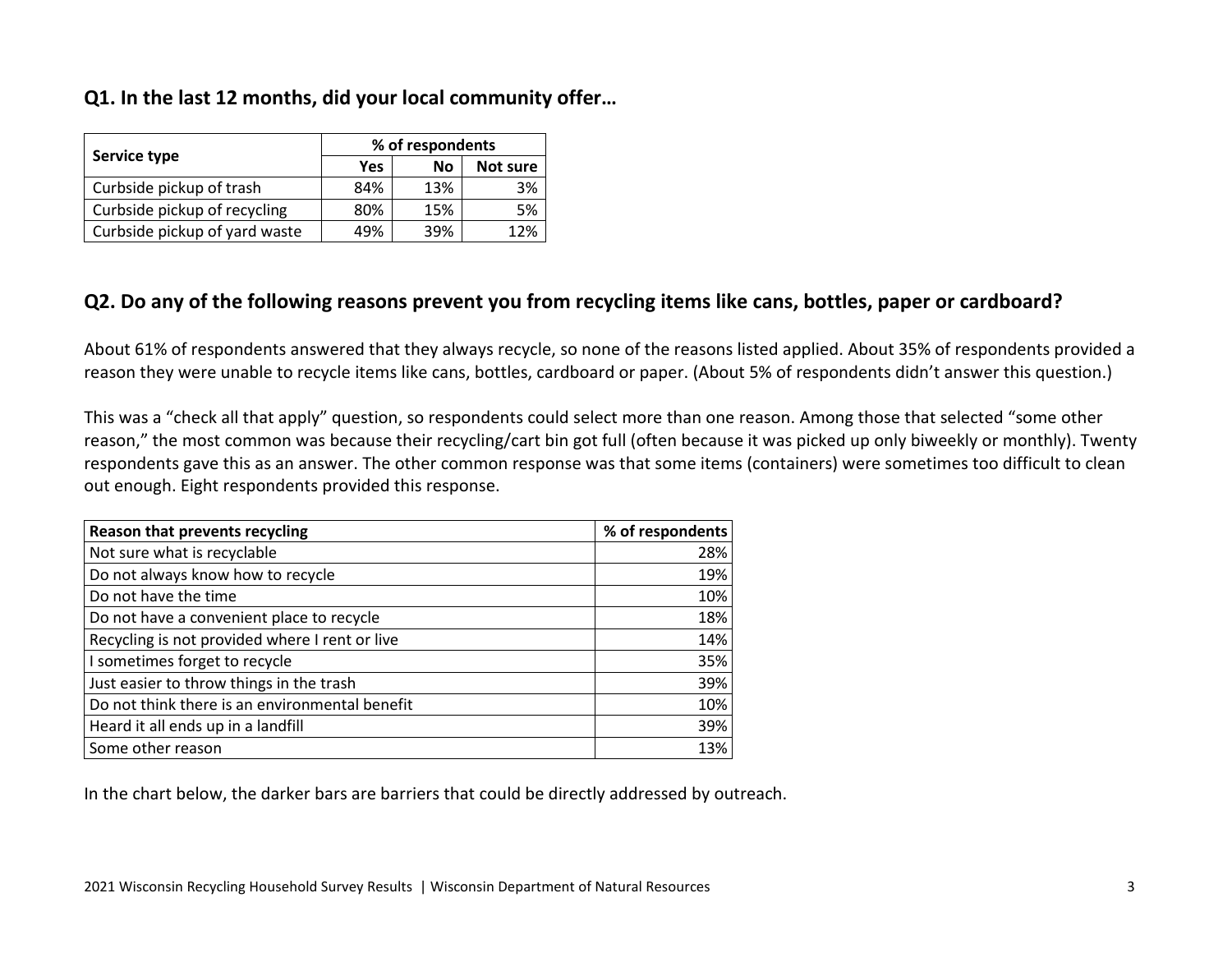

<span id="page-3-0"></span>**Q3. Wisconsin's state recycling law has been in place since 1990. The recycling law requires communities to have recycling programs, and bans recyclable items from landfills. Before reading the above statement, were you aware that Wisconsin law says…**

|                                                                     | % of       |             |  |
|---------------------------------------------------------------------|------------|-------------|--|
| Law component                                                       |            | respondents |  |
|                                                                     | <b>Yes</b> | <b>No</b>   |  |
| communities must have recycling programs?                           | 53%        | 47%         |  |
| recyclable bottles, cans and paper cannot be landfilled as trash?   | 49%        | 51%         |  |
| that all multi-family and non-residential facilities and properties | 55%        | 45%         |  |
| must provide separate containers for trash and recycling?           |            |             |  |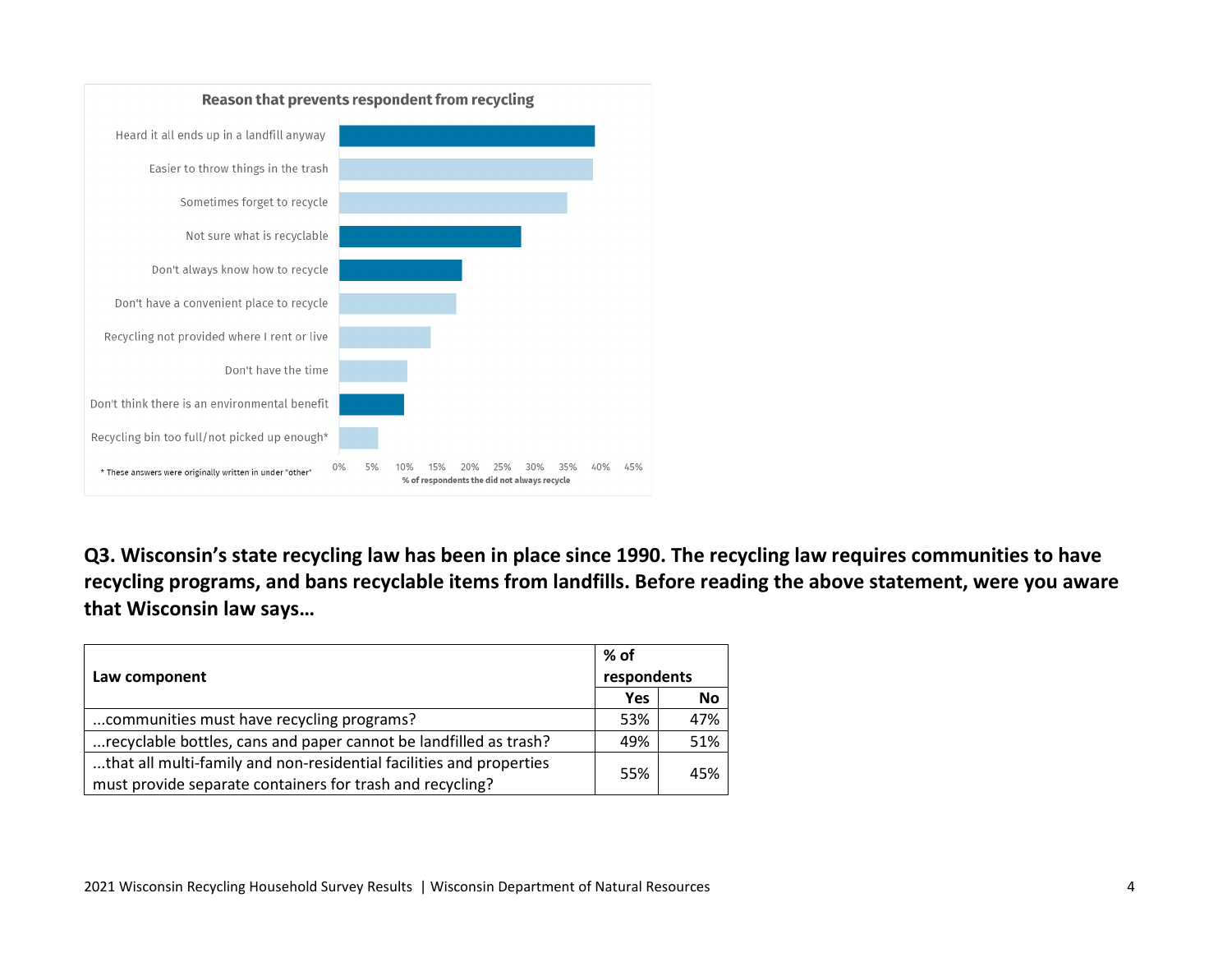#### <span id="page-4-0"></span>**Q4. In the last 12 months, have you received any information about recycling from the following sources?**

About 71% of respondents had received recycling information. The table shows the percentages of the 677 respondents who received information. This was a "check all that apply" question, so respondents could select more than one source.

| Source                                   | % of respondents |
|------------------------------------------|------------------|
| Local government                         | 71%              |
| News story                               | 36%              |
| Waste hauler                             | 28%              |
| Social media                             | 26%              |
| Friends or neighbors                     | 12%              |
| Landlord or apartment management company | 11%              |
| School-age child bringing home info      | 9%               |
| Other                                    | 4%               |

#### <span id="page-4-1"></span>**Q5. In general, how concerned are you about the effects of burning trash on your health?**

| Level of concern           | % of respondents |
|----------------------------|------------------|
| Not at all concerned       | 11%              |
| Not too concerned          | 21%              |
| Somewhat concerned         | 33%              |
| Very concerned             | 22%              |
| <b>Extremely concerned</b> | 13%              |

#### <span id="page-4-2"></span>**Q6. In the last 12 months, did you burn any of the following?**

| Material                                                                    |     | % of respondents |  |  |
|-----------------------------------------------------------------------------|-----|------------------|--|--|
|                                                                             | Yes | <b>No</b>        |  |  |
| Leaves, grass, or brush                                                     | 30% | 70%              |  |  |
| Recyclable materials such as plastic, glass bottles, paper products or cans | 7%  | 93%              |  |  |
| Garbage                                                                     | 3%  | 97%              |  |  |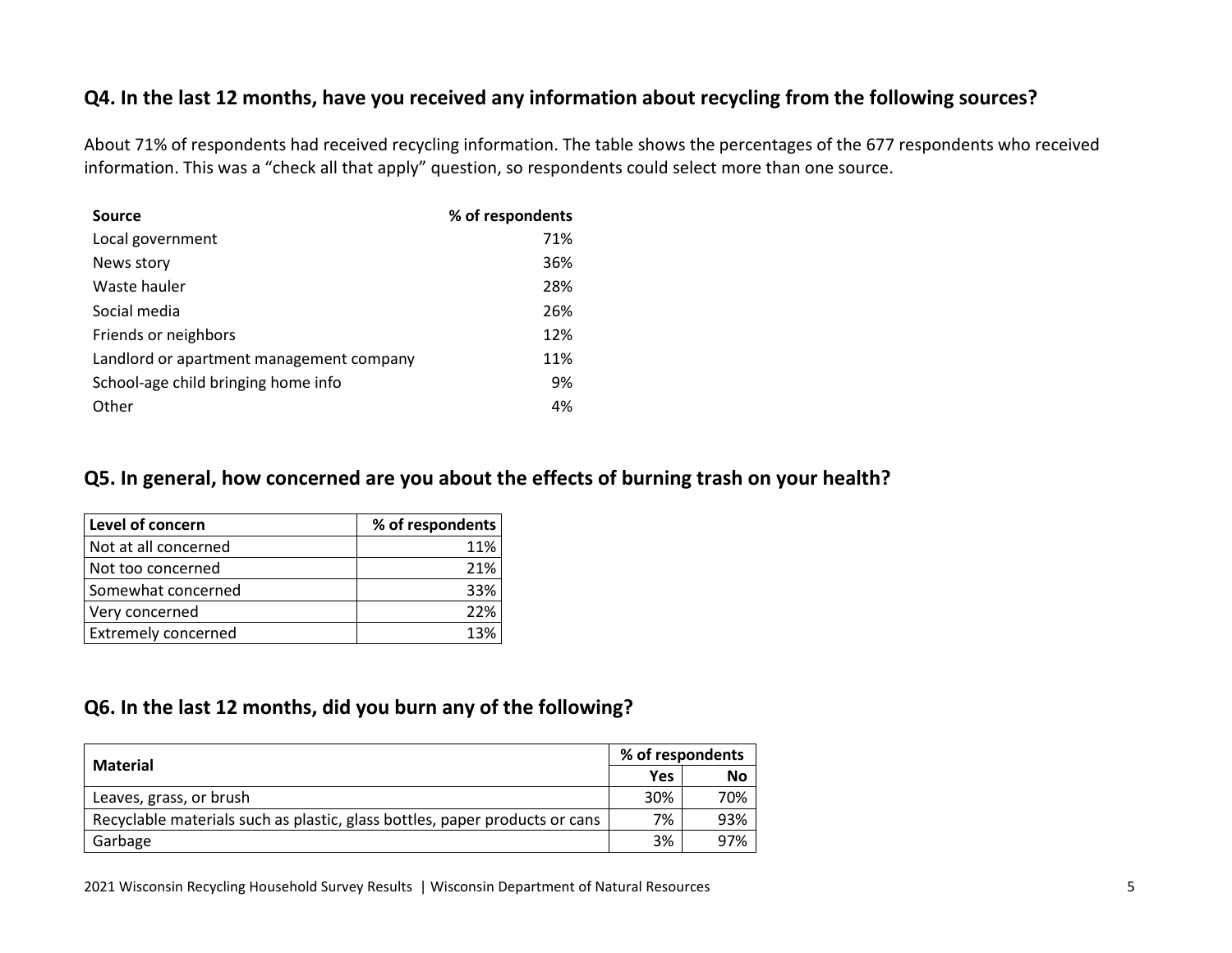# <span id="page-5-0"></span>**Q7. Which one of the following best describes how your household typically disposed of most food waste in the last 12 months?**

| <b>Disposal method</b>                                              | % of respondents |
|---------------------------------------------------------------------|------------------|
| My household put most food waste in the trash                       | 61%              |
| My household used a sink disposal system for most food waste        | 20%              |
| My household composted most food waste ourselves at home            | 16%              |
| My household composted most food waste through a drop-off site      | 0.4%             |
| My household composted most food waste through a collection service | 2%               |

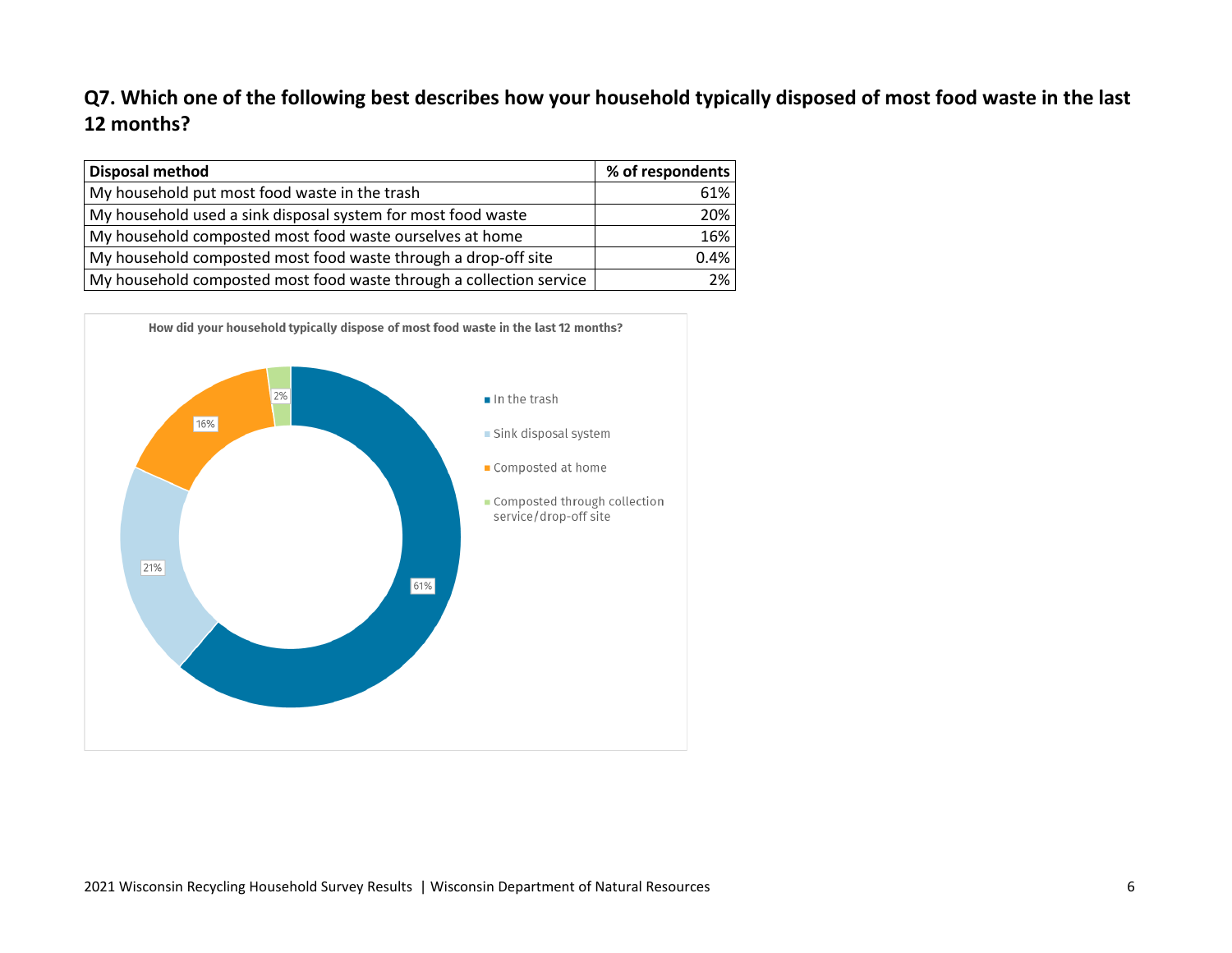<span id="page-6-0"></span>**Q8. In general, how willing would you be to separate food waste from the rest of your household's trash, if you had access to a program that allowed you to keep this waste out of landfills through composting or another means?**

| Level of willingness     | % of respondents |
|--------------------------|------------------|
| Not sure                 | 11%              |
| Not at all willing       | 6%               |
| Not too willing          | 8%               |
| Somewhat willing         | 30%              |
| Very willing             | 26%              |
| <b>Extremely willing</b> | 21%              |

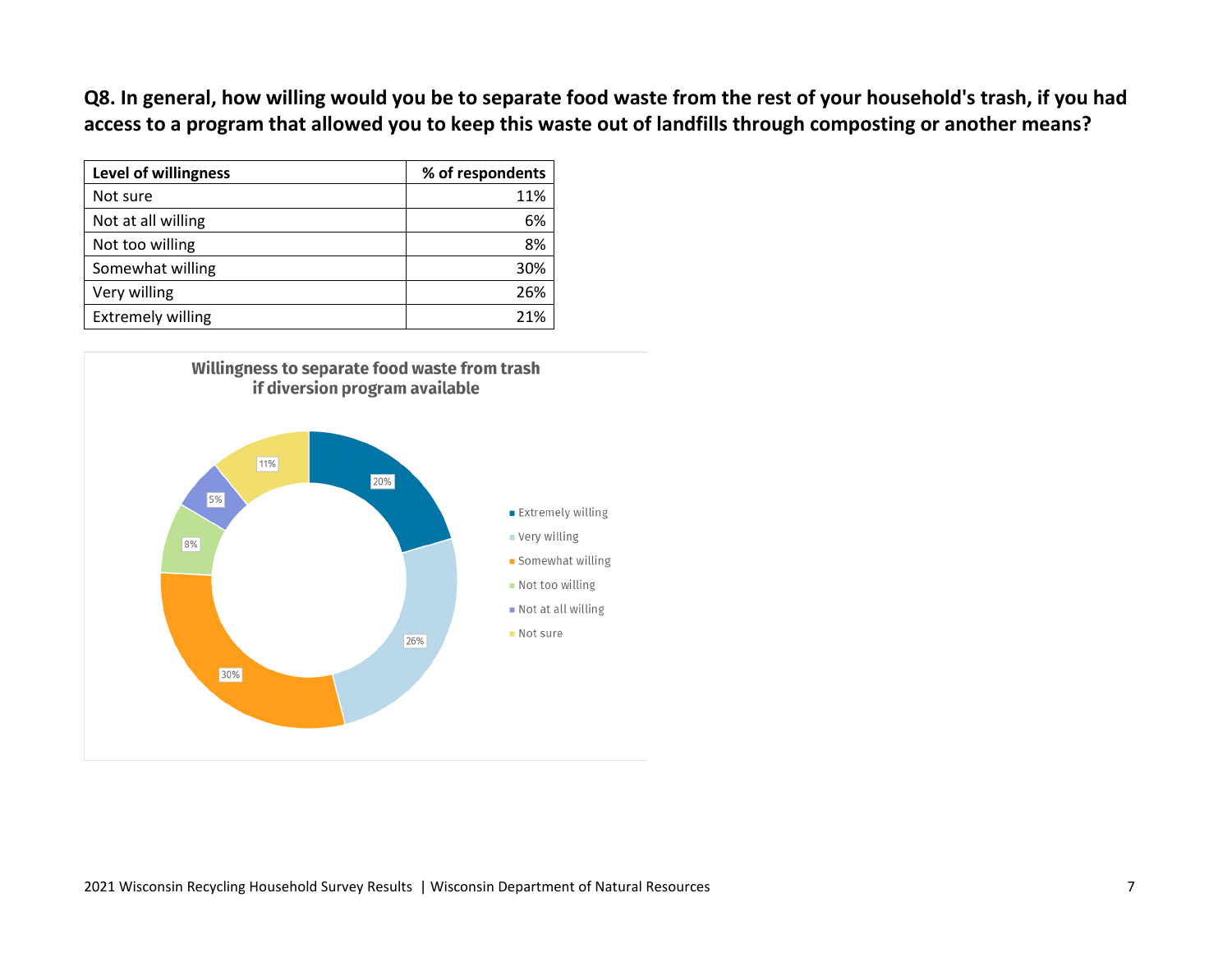# <span id="page-7-0"></span>**Q9. In the last 12 months, which disposal method did you use most often for each of the following household items that you no longer wanted?**

The right-hand column in the table below shows the percent of all respondents who had disposed of the material in some way in the past 12 months. The three middle columns show the disposal choices made by those respondents.

| Material                                    |     | Put in trash   Took to drop-off site |     | Stored   % of respondents who disposed of material |
|---------------------------------------------|-----|--------------------------------------|-----|----------------------------------------------------|
| Household batteries                         | 62% | 29%                                  | 9%  | 85%                                                |
| Fluorescent bulbs including CFLs            | 49% | 40%                                  | 11% | 57%                                                |
| Mercury thermometers or thermostats         | 2%  | 8%                                   | 3%  | 13%                                                |
| Medical sharps (needles, syringes & lancets | 14% | 69%                                  | 17% | 25%                                                |
| <b>Tires</b>                                | 2%  | 84%                                  | 14% | 34%                                                |

# <span id="page-7-1"></span>**Q10. In the last 12 months, which disposal method did you use most often for each of the following other household items that you no longer wanted?**

The right-hand column in the table below shows the percent of all respondents who had disposed of the material in some way in the past 12 months. The four middle columns show the disposal choices made by those respondents.

| <b>Material</b>              |     | Put in trash Took to drop-off site Put down drain |    |     | Stored   % of respondents who disposed of material |
|------------------------------|-----|---------------------------------------------------|----|-----|----------------------------------------------------|
| Pharmaceuticals or medicines | 20% | 69%                                               | 6% | 15% | 60%                                                |
| Latex paint                  | 28% | 42%                                               | 2% | 29% | 45%                                                |
| Other paint                  | 19% | 49%                                               | 1% | 32% | 39%                                                |
| Household hazardous waste    | 21% | 45%                                               | 3% | 31% | 47%                                                |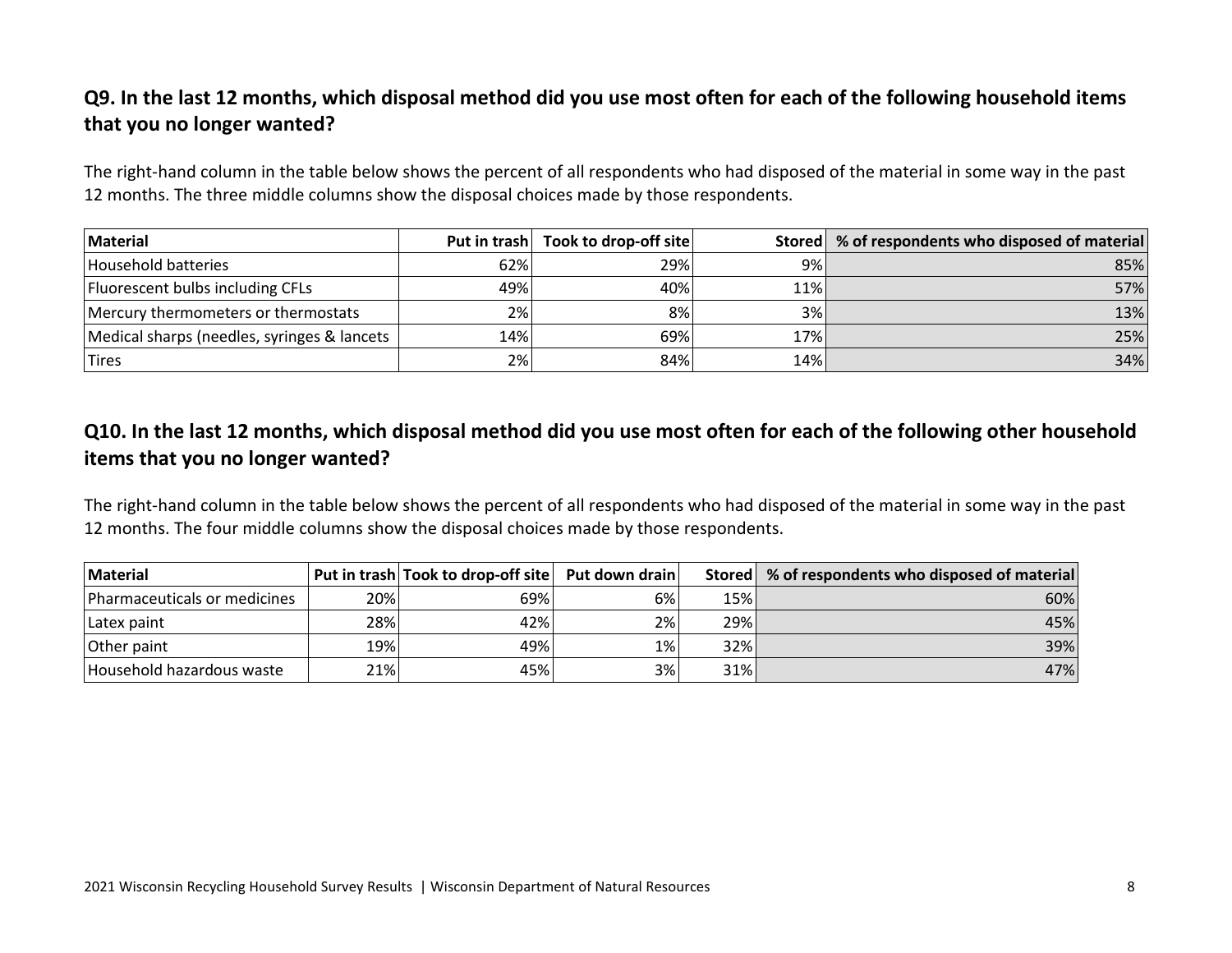# <span id="page-8-0"></span>**Q11. Do you know where to properly recycle or dispose of the following items?**

| <b>Item</b>                         | % of respondents |                          |           |  |
|-------------------------------------|------------------|--------------------------|-----------|--|
|                                     | Yesl             | Think so but not certain | <b>No</b> |  |
| Mercury thermometers or thermostats | 24%              | 18%                      | 58%       |  |
| <b>Fluorescent bulbs</b>            | 32%              | 22%                      | 46%       |  |
| <b>Household batteries</b>          | 32%              | 26%                      | 43%       |  |
| Household hazardous waste           | 37%              | 23%                      | 41%       |  |
| Other paint                         | 40%              | 23%                      | 37%       |  |
| <b>Medical sharps</b>               | 46%              | 19%                      | 35%       |  |
| Latex paint                         | 42%              | 25%                      | 34%       |  |
| Electronics                         | 37%              | 31%                      | 32%       |  |
| <b>Tires</b>                        | 56%              | 18%                      | 27%       |  |
| Pharmaceuticals                     | 59%              | 21%                      | 20%       |  |

The chart below also includes the response to the parallel question about electronics later in the survey.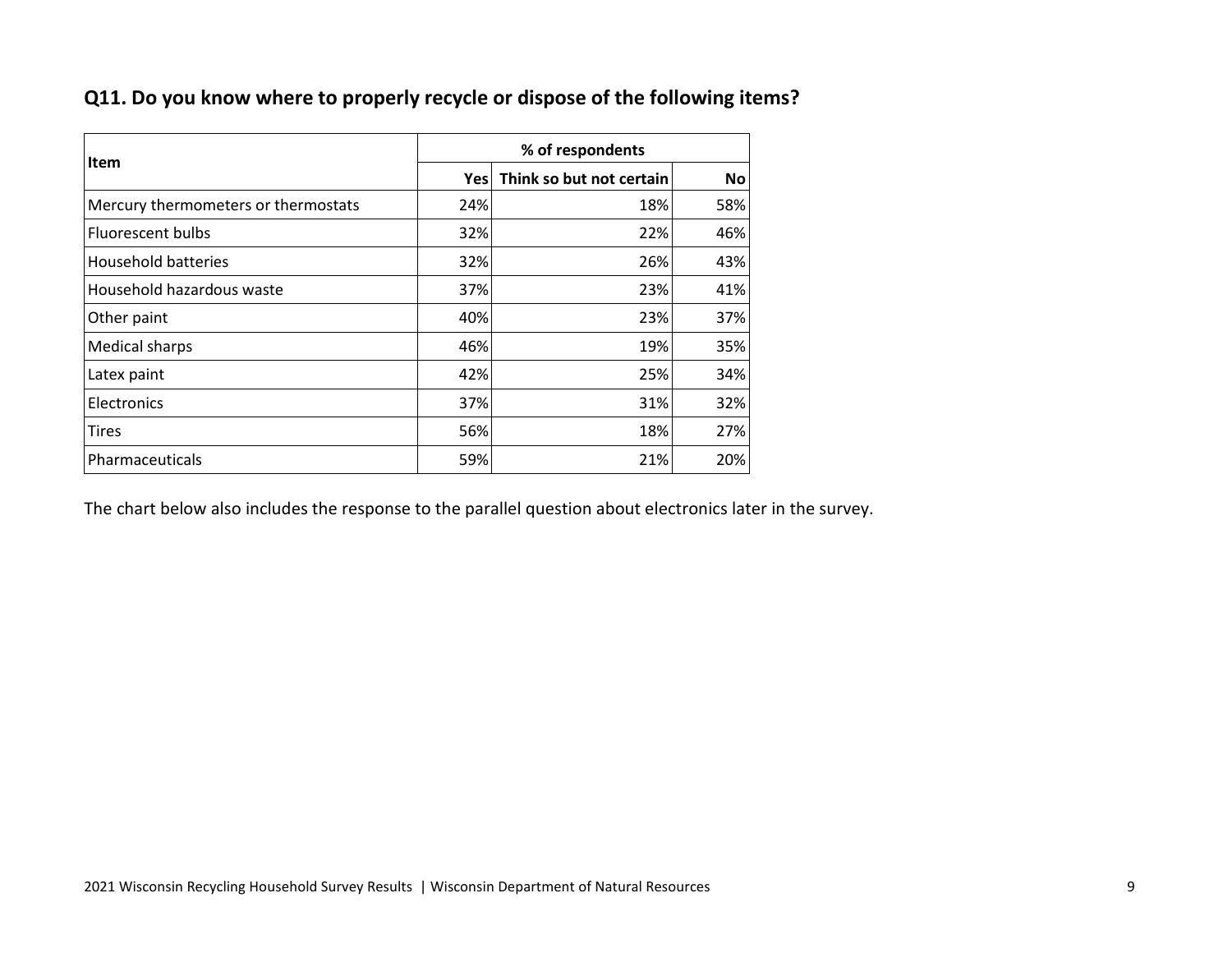

# <span id="page-9-0"></span>**Q12. In the last 12 months, did you purchase any consumer electronics, such as a TV, computer, tablet, cell phone or printer, for your home?**

Fifty-five percent of respondents said they had purchased consumer electronics in the last 12 months.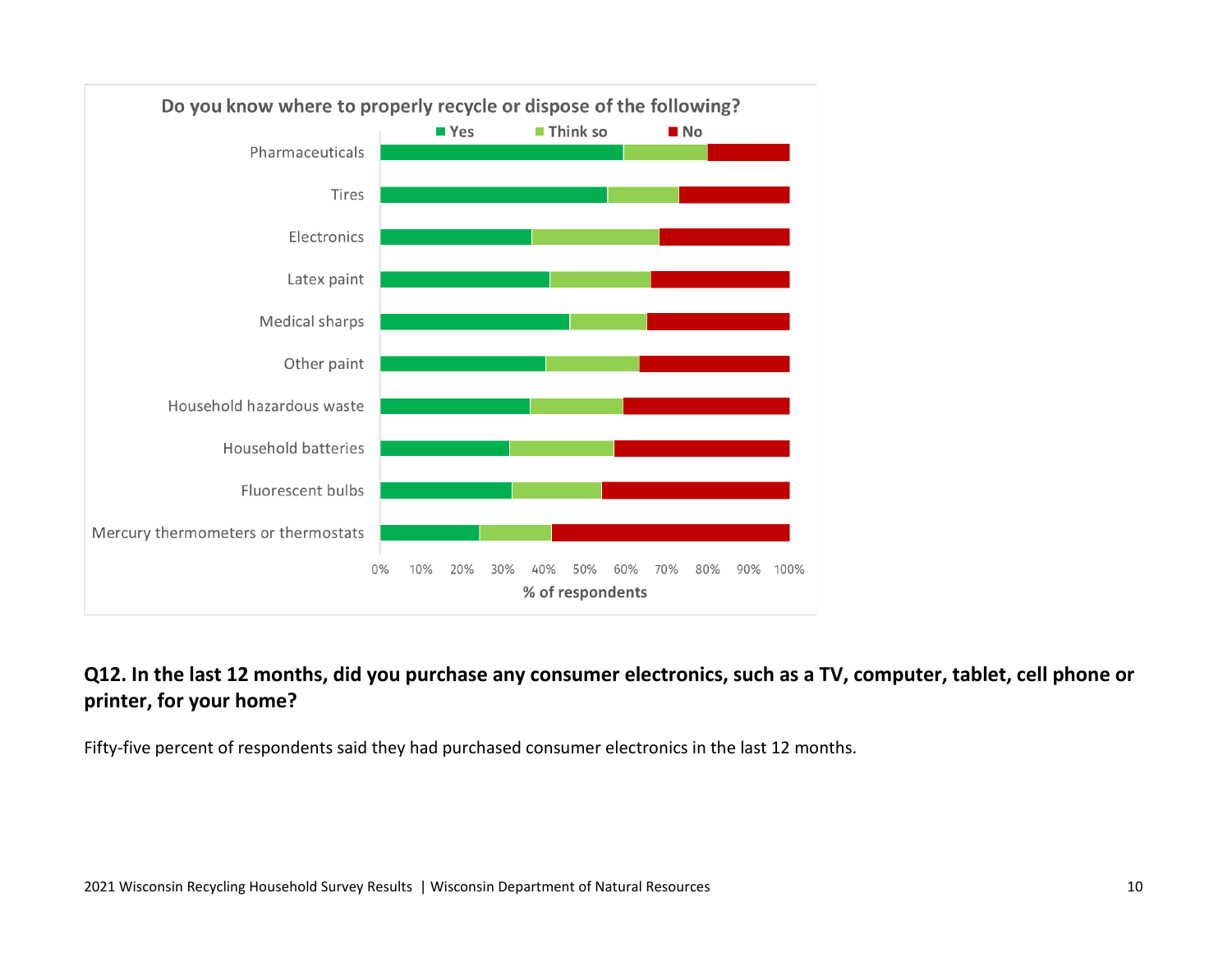#### <span id="page-10-0"></span>**Q12a: Do any of the following methods describe how you purchased the consumer electronic in the last 12 months?**

This was a "check all that apply" question, so respondents could select more than one method.

| <b>Purchasing method</b>   | % of respondents who purchased new electronics |
|----------------------------|------------------------------------------------|
| Online for in-store pickup | 27%                                            |
| Online for delivery        | 46%                                            |
| In person at a store       | 70%                                            |
| From another person        | 7%                                             |
| Somewhere else             | 2%                                             |

<span id="page-10-1"></span>**Q13. In 2009, Wisconsin passed a state electronics recycling law. The law bans many electronics from being put in the trash. The law also created a manufacturer-funded program called E-Cycle Wisconsin, to make it easier and more affordable to recycle certain electronics. Before reading the above statement, had you heard about…**

|                                                                 | % of respondents |     |
|-----------------------------------------------------------------|------------------|-----|
|                                                                 | Yes              | No  |
| Wisconsin's landfill and incinerator ban on electronics?        | 48%              | 52% |
| E-Cycle Wisconsin, the statewide electronics recycling program? | 31%              | 69% |

#### <span id="page-10-2"></span>**Q14. Do you know where you can recycle electronics?**

<span id="page-10-3"></span>

| Response                      | % of respondents |
|-------------------------------|------------------|
| Yes, I am certain             | 37%              |
| I think so but am not certain | 31%              |
| No                            | 32%              |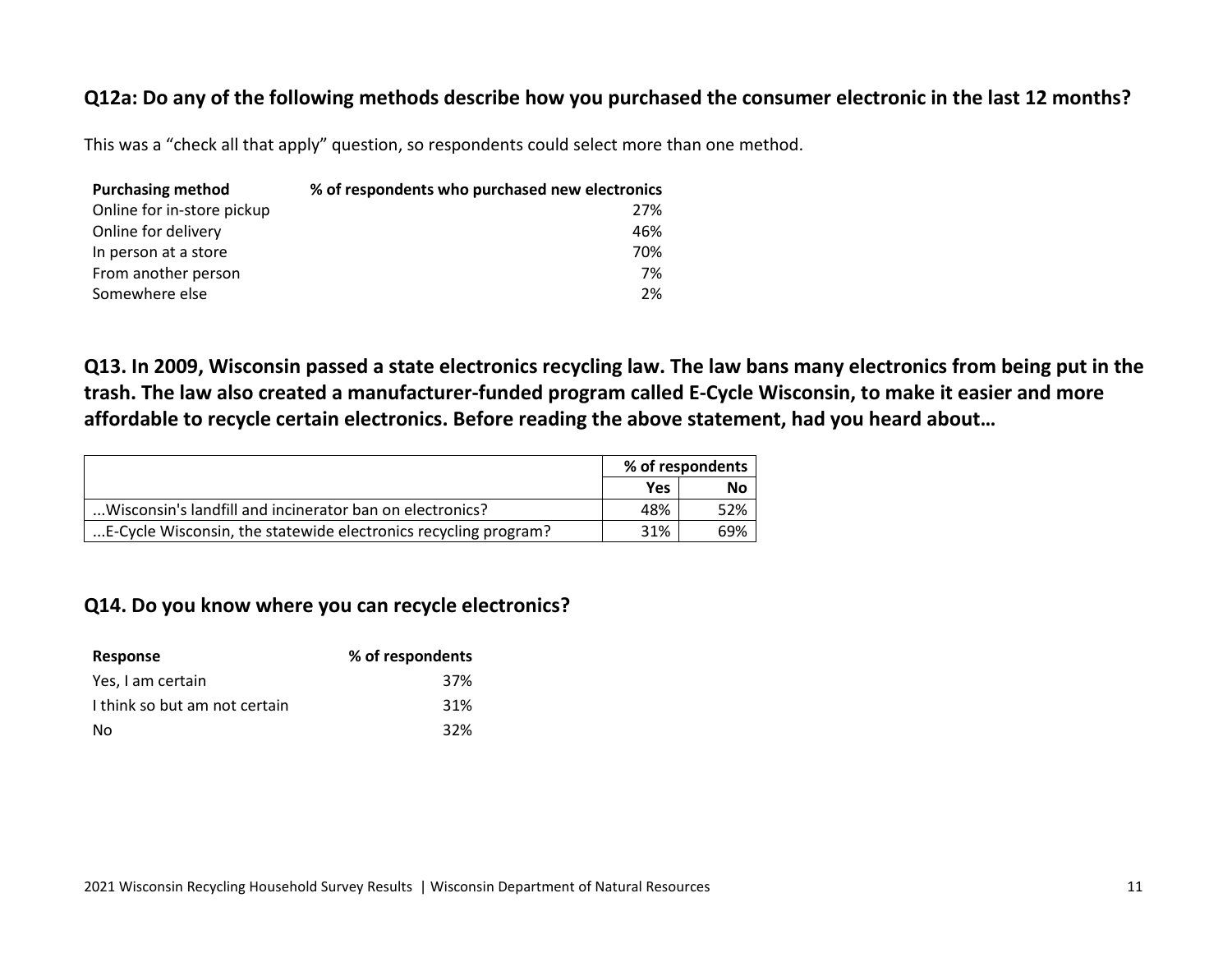#### **Q15. What is the farthest you would be willing to travel, one way, to recycle your electronics?**

| <b>Statistic</b> | <b>Number of miles</b> |
|------------------|------------------------|
| Mean             | 15.69                  |
| Median           | 10                     |
| Mode             | 10                     |
| Minimum          | С                      |
| Maximum          | 210                    |

| <b>DNR Region</b>   | <b>Median number of miles</b> | <b>Mean number of miles</b> |
|---------------------|-------------------------------|-----------------------------|
| Northeast           | 10                            | 15                          |
| Northern            | 20                            |                             |
| South Central       | 15                            | 18                          |
| Southeast           | 10                            | 13                          |
| <b>West Central</b> | 15                            | 18                          |

#### <span id="page-11-0"></span>**Q16. Number of electronics in home**

*Question prompt: Please think about all the cell phones, computers, and TVs in your home that are working and not working, in use and not in use. This includes those in your basement, attic or garage. In the boxes below, please indicate the number of these electronics in your home. Enter the number that are currently in use in the first column and the number that are currently never used, including broken items, in the second column. If you do not have an item in your home, please enter 0. Do not include electronics owned by an employer.*

| Statistic | # cellphones<br>in use | # cellphones<br>not in use | # computers<br>in use | # computers<br>not in use | # tube TVs in<br>use | # tube TVs not<br>in use | # flat panel<br>TVs in use | # flat panel<br>TVs not in use |
|-----------|------------------------|----------------------------|-----------------------|---------------------------|----------------------|--------------------------|----------------------------|--------------------------------|
| Mean      | 2.11                   | 1.65                       | 2.47                  | .89                       | .14                  | .25                      | 2.42                       | .29                            |
| Median    | 2.00 <sub>1</sub>      | 1.00                       | 2.00 <sub>1</sub>     | .00.                      | .00                  | .00.                     | 2.00                       | .00.                           |
| Minimum   |                        |                            |                       |                           |                      |                          |                            |                                |
| Maximum   |                        | 20                         | ᆂᆂ                    | רר<br>zz                  |                      | 14                       |                            | b                              |

Thirty-seven percent of respondents had at least one unused device in their home. The average number was 3.5 unused TVs, computers and/or cellphones.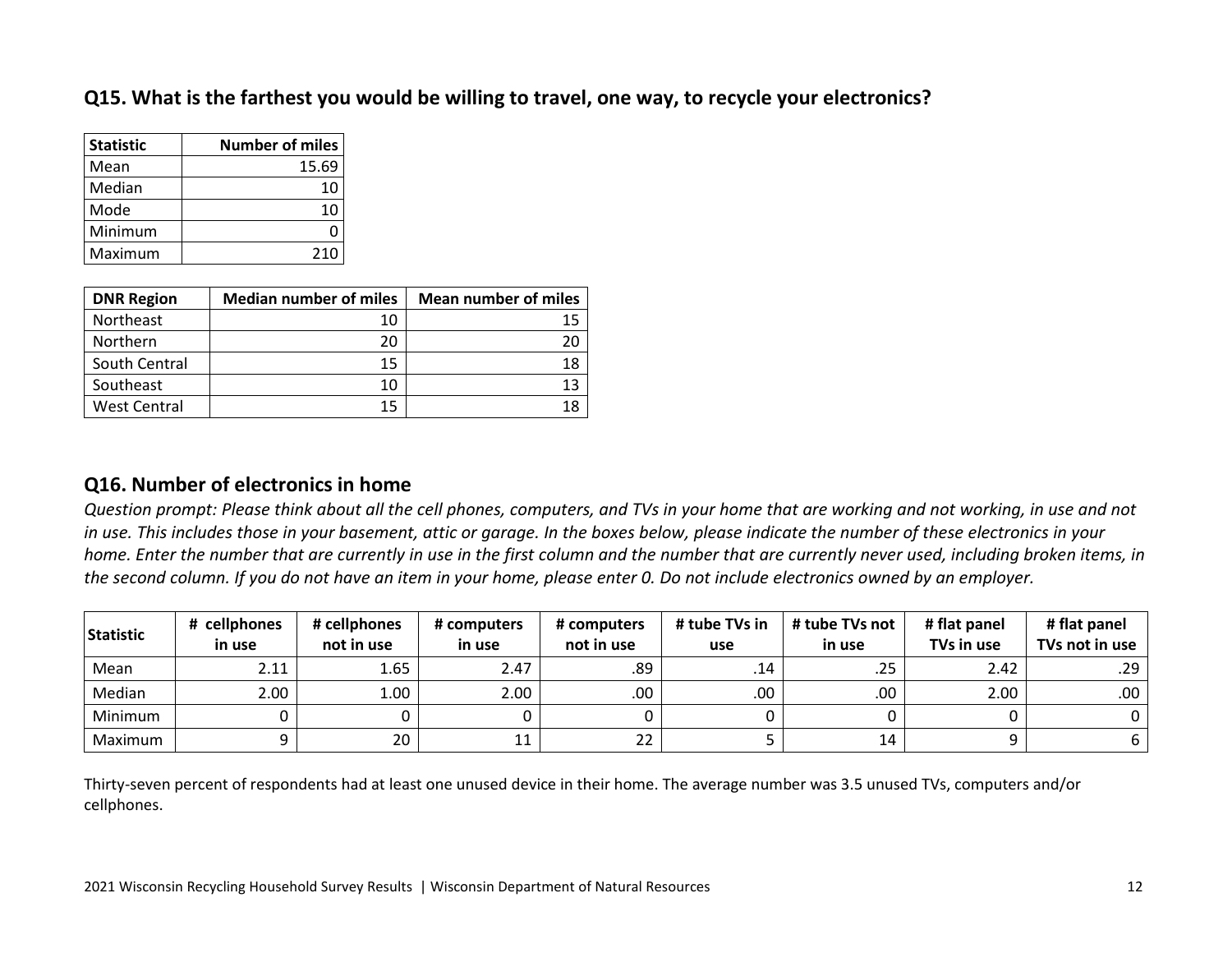<span id="page-12-0"></span>**Q17. In the last 12 months, what did you do with each of the following electronic items that you no longer wanted? If you did not have or did not stop using particular type of electronics, please check NA for Not Applicable.**

|                                | % of respondents who stopped using device |     |           |
|--------------------------------|-------------------------------------------|-----|-----------|
| What respondents did           | Computer                                  | TV  | Cellphone |
| Stored                         | 56%                                       | 37% | 49%       |
| Recycled                       | 21%                                       | 31% | 11%       |
| Exchanged/Returned to retailer | 5%                                        | 3%  | 20%       |
| Gave away to family/ friends   | 10%                                       | 16% | 9%        |
| Donated to charity             | 3%                                        | 5%  | 5%        |
| Sold                           | 3%                                        | 5%  | 4%        |
| Put in trash                   | 1%                                        | 3%  | 2%        |

#### The chart below combines the recycling and reuse options into one category.

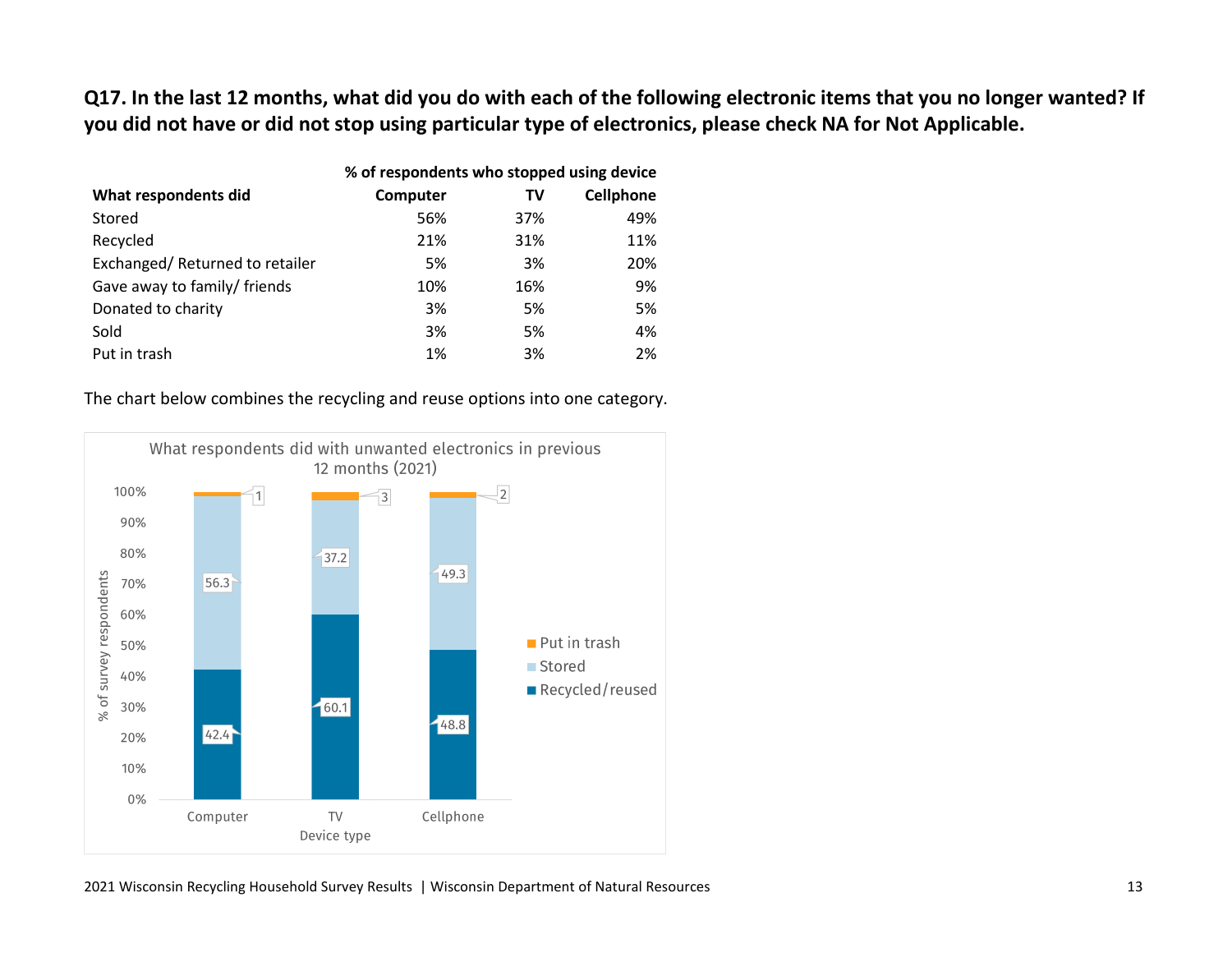#### <span id="page-13-0"></span>**Q18. In the last 12 months, was there ever a time when you wanted to recycle electronics but were unable to do so?**

Twenty-nine percent of respondents said they had been unable to recycle electronics in the past 12 months.

#### <span id="page-13-1"></span>**Q18a. Which of the following best describes why you were unable to recycle the electronics?**

| Reason unable to recycle electronics | % of respondents unable to e-cycle |
|--------------------------------------|------------------------------------|
| Don't know where/how                 | 38%                                |
| Too expensive                        | 20%                                |
| No convenient place                  | 18%                                |
| Concerned about data security        | 14%                                |
| Unable to transport                  | 4%                                 |
| Other                                | 3%                                 |
| Easier to trash                      | 2%                                 |
| No time                              | 1%                                 |

<span id="page-13-2"></span>**Q19. Some collection sites charge a fee to recycle electronics. What is the most you would be willing to pay to recycle electronic items such as old TVs, monitors, and computers?**

| Amount willing to pay per item | % of respondents |
|--------------------------------|------------------|
| More than \$25                 | 2%               |
| \$21 to \$25                   | 5%               |
| \$16 to \$10                   | 8%               |
| \$11 to 15                     | 8%               |
| \$6 to \$10                    | 21%              |
| Up to $$5$                     | 52%              |
| Nothing                        | 25%              |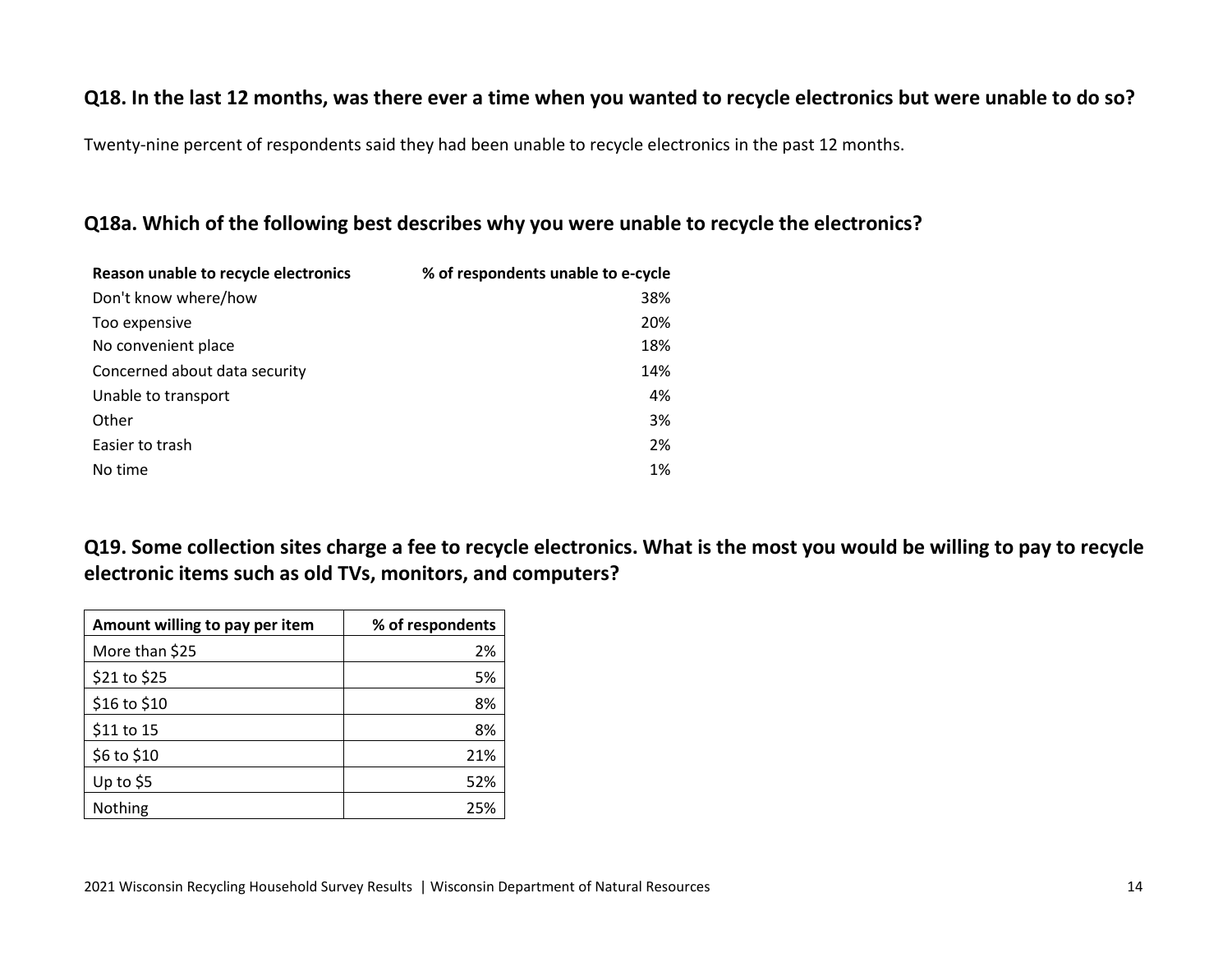#### <span id="page-14-0"></span>**Q20. Would you be willing to pay more than you indicated in question 19 above to recycle electronics if...**

| Incentive/service                                                              | % of respondents |
|--------------------------------------------------------------------------------|------------------|
| you received a gift card or coupon equal to some or all of the recycling cost? | 78%              |
| you had a guarantee of responsible recycling and safe data destruction?        | 62%              |
| a recycler would pick up electronics from your home?                           | 72%              |

#### <span id="page-14-1"></span>**Q21. In the last 12 months, have you heard about where to recycle electronics from each of the following sources?**

Overall, about 69 percent of respondents had heard about where to recycle electronics in the past 12 months. This was a "check all that apply" question, so respondents could select more than onesource.

<span id="page-14-2"></span>

| Where heard about electronics recycling | % of respondents who heard about electronics recycling |
|-----------------------------------------|--------------------------------------------------------|
| Community                               | 49%                                                    |
| Word of mouth                           | 39%                                                    |
| Social media                            | 24%                                                    |
| Electronics retailer                    | 23%                                                    |
| News story                              | 22%                                                    |
| Cannot recall                           | 18%                                                    |
| Waste hauler                            | 15%                                                    |
| Radio ad or announcement                | 12%                                                    |
| Online ad or announcement               | 10%                                                    |
| DNR website                             | 9%                                                     |
| Other                                   | 7%                                                     |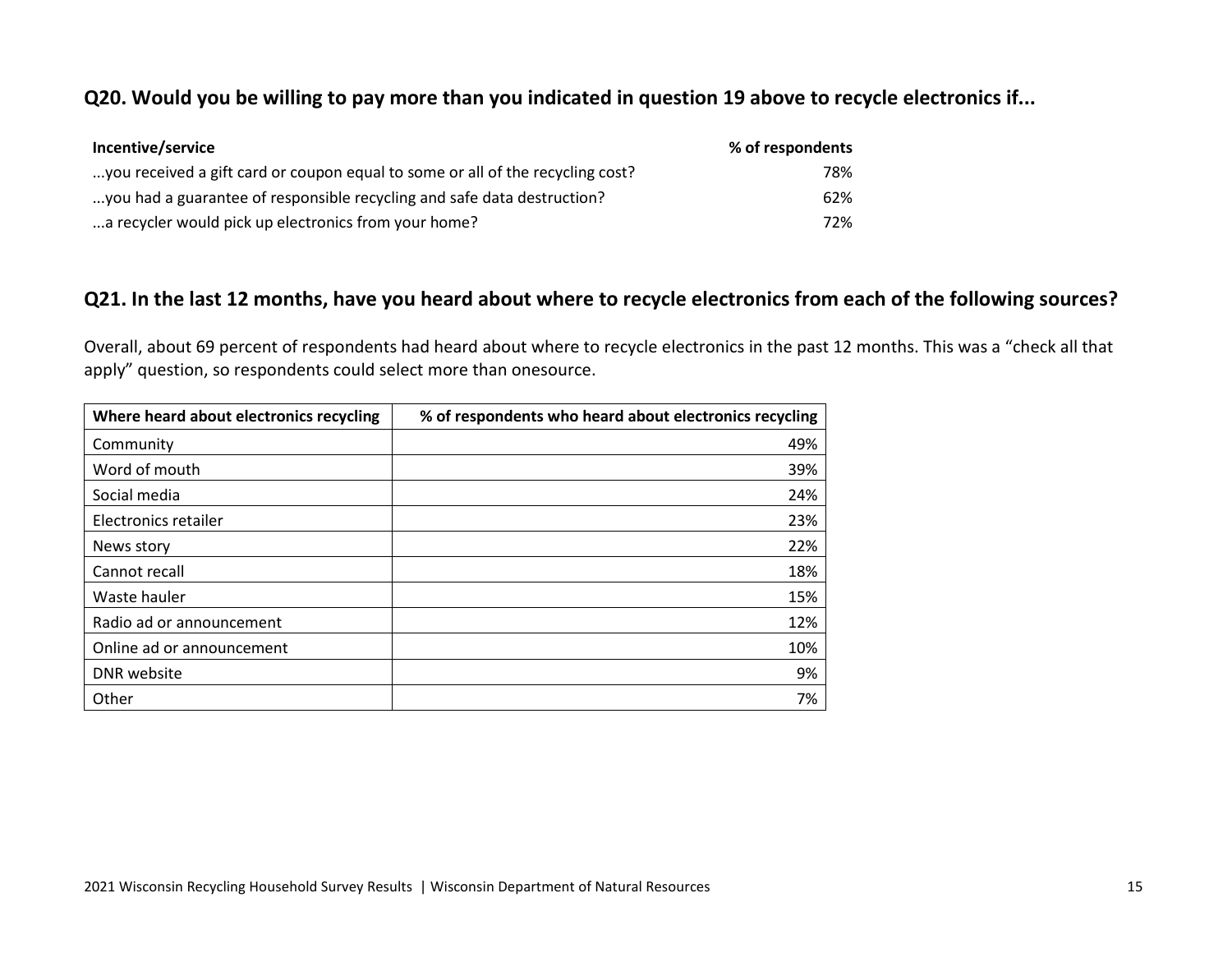# **Q22. Information on how and what to recycle should be provided by your municipality and recycling hauler. From the list below, please check your top TWO preferences for the best way for your community or hauler to provide you with information about recycling.**

About 7% of respondents indicated they did not need information about recycling. Among respondents that provided a clear "other" method, 14 listed email and/or text message; six said they get information on something posted at their recycling center/drop-off point; and six said they prefer to get information via a flier or sticker on their recycling bin/cart.

| <b>Method</b>                  | % of respondents |
|--------------------------------|------------------|
| Print newsletter/other mailing | 69%              |
| Utility bill insert            | 46%              |
| Website/internet               | 27%              |
| Social media                   | 16%              |
| Newspaper                      | 13%              |
| Television                     | 10%              |
| Radio                          | 5%               |
| At community events            | 4%               |
| Other                          | 4%               |

# <span id="page-15-0"></span>**Q23. How would you rate your commitment to recycling?**

| <b>Level of commitment</b> | % of respondents |
|----------------------------|------------------|
| <b>Extremely committed</b> | 21%              |
| Very committed             | 54%              |
| Somewhat committed         | 21%              |
| Not too committed          | 2%               |
| Not at all committed       | 1%               |
| Not sure                   | 1%               |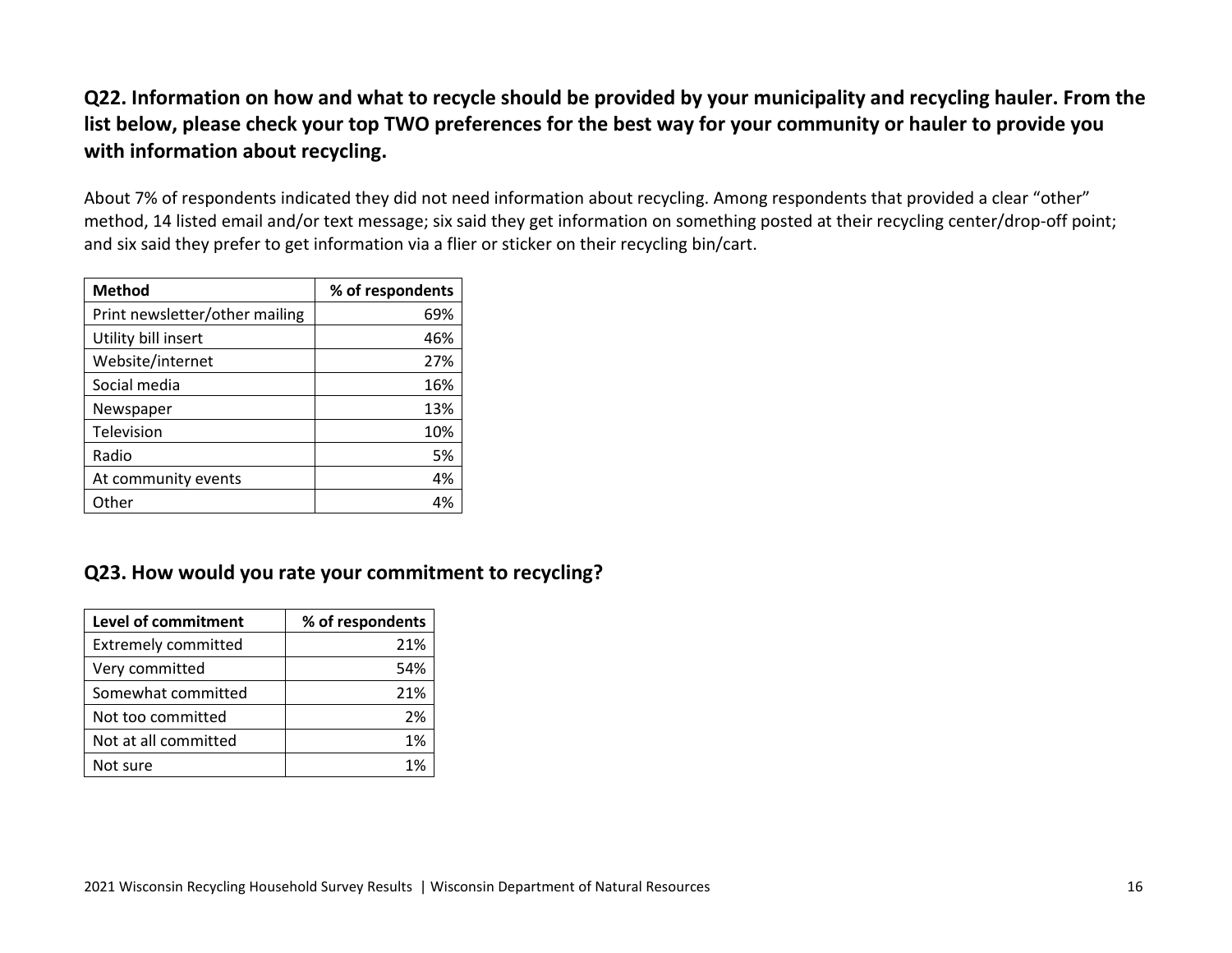

#### <span id="page-16-0"></span>**Q24. Most of the time, if you are unsure if something is recyclable, do you put it in the trash or the recycle bin?**

| Action                      | % of respondents |
|-----------------------------|------------------|
| I put it in the trash       | 57%              |
| I put it in the recycle bin | 43%              |

#### <span id="page-16-1"></span>**Q25. How important to you are each of the following reasons to recycle?**

The ratings were assigned numeric values, with "extremely important" = 5 and "not at all important" = 1. The mean ratings give an idea of the relative importance to respondents of each reason to recycle.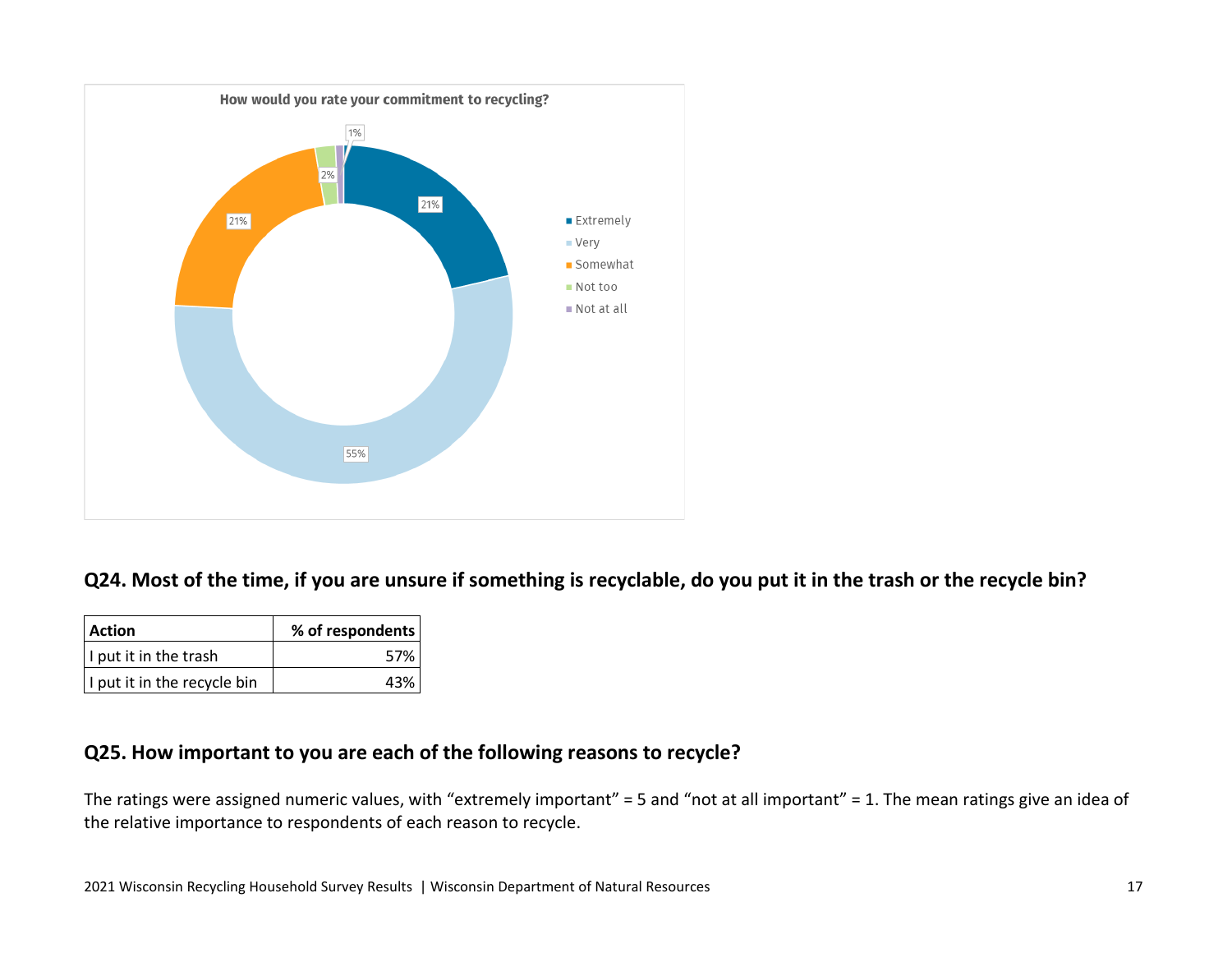| Reason                              | <b>Mean rating</b> |
|-------------------------------------|--------------------|
| Recycling reuses valuable resources | 4.35               |
| Recycling is the right thing to do  | 4.33               |
| Recycling reduces pollution         | 4.31               |
| Recycling preserves landfill space  | 4.24               |
| Recycling creates jobs              | 3.55               |
| Recycling is the law                | 3.51               |

The table below shows the percentage of respondents that selected each level.

|                                     | Level of importance |             |          |         |            |          |
|-------------------------------------|---------------------|-------------|----------|---------|------------|----------|
| Reason                              | <b>Extremely</b>    | <b>Very</b> | Somewhat | Not too | Not at all | Not sure |
| Recycling reuses valuable resources | 53%                 | 35%         | 8%       | 1%      | 1%         | 2%       |
| Recycling is the right thing to do  | 53%                 | 34%         | 9%       | 2%      | 1%         | 1%       |
| Recycling reduces pollution         | 51%                 | 37%         | 10%      | 1%      | 0.6%       | 2%       |
| Recycling preserves landfill space  | 48%                 | 36%         | 12%      | 1%      | 1%         | 1%       |
| Recycling is the law                | 27%                 | 31%         | 23%      | 10%     | 6%         | 4%       |
| Recycling creates jobs              | 21%                 | 36%         | 31%      | 7%      | 3%         | 4%       |

# <span id="page-17-0"></span>**Q26. Do you own or rent the home you currently live in?**

|                                 | % of respondents |
|---------------------------------|------------------|
| Own, includes having a mortgage | 79%              |
| l Rent                          | 18%              |
| Some other arrangement          |                  |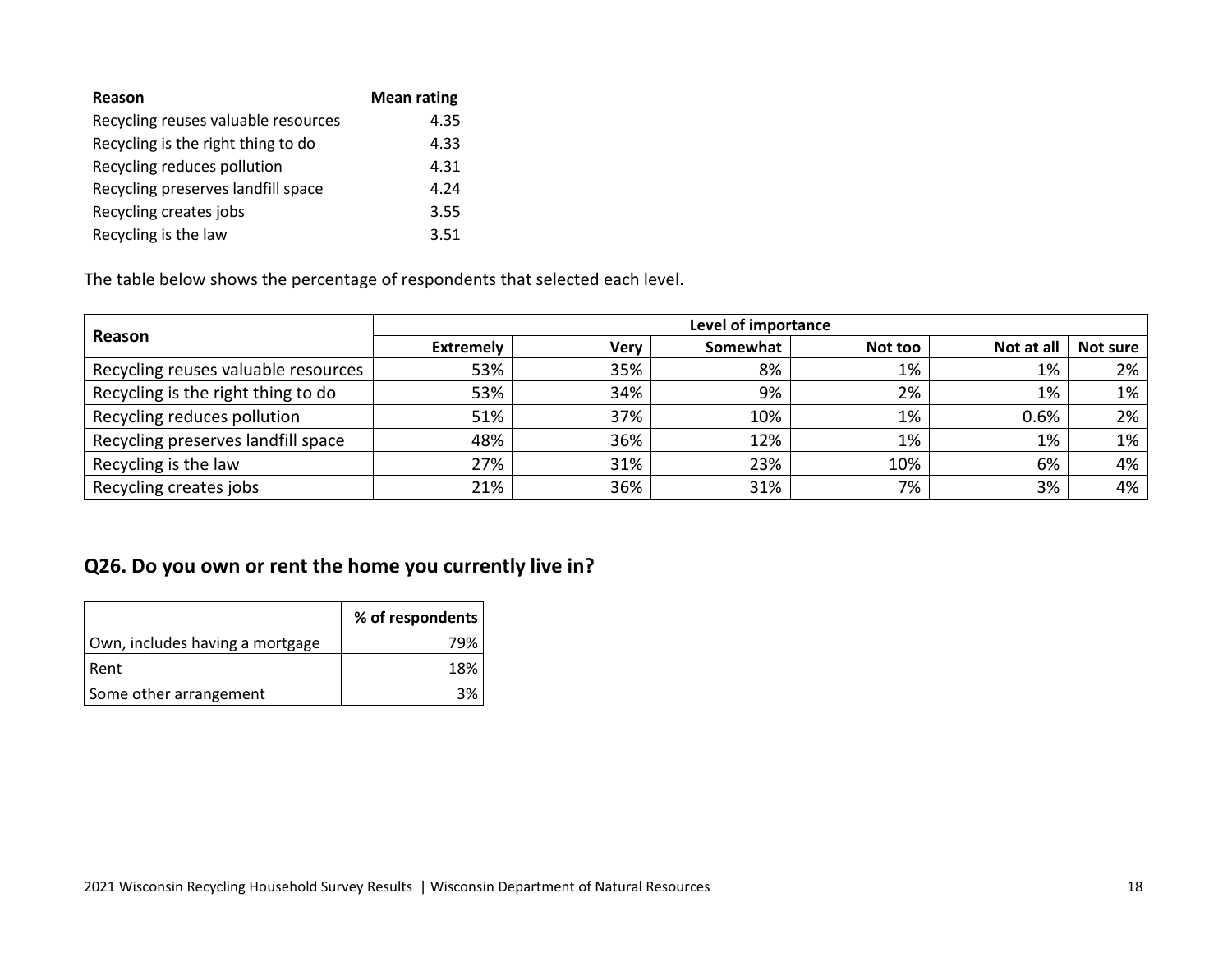| County         | % of respondents  | County      | % of respondents  |
|----------------|-------------------|-------------|-------------------|
| Adams          | $\cdot$ 3         | Manitowoc   | 1.1               |
| Ashford        | $\cdot$ 1         | Marathon    | 2.2               |
| Ashland        | .3                | Marinette   | $\cdot$ 3         |
| <b>Barron</b>  | .7                | Milwaukee   | 12.5              |
| Bayfield       | $\cdot$ .2        | Monroe      | 1.1               |
| <b>Brown</b>   | 5.1               | Oconto      | 1.3               |
| <b>Burnett</b> | $\overline{.2}$   | Oneida      | .9                |
| Calumet        | 1.1               | Outagamie   | 3.1               |
| Chippewa       | $\boldsymbol{.8}$ | Ozaukee     | 1.7               |
| Clark          | .6                | Pepin       | $\cdot$ 1         |
| Columbia       | 1.1               | Pierce      | .6                |
| Crawford       | .4                | Polk        | .8                |
| Dane           | 10.5              | Portage     | $\boldsymbol{.8}$ |
| Dodge          | 2.0               | Price       | .4                |
| Door           | .6                | Racine      | 2.9               |
| Douglas        | .8                | Rock        | 2.0               |
| Dunn           | .9                | Rusk        | $\cdot$ 1         |
| Eau Claire     | 1.7               | Sauk        | .7                |
| Florence       | $\cdot$ 1         | Sawyer      | .3                |
| Fond du Lac    | 1.4               | Shawano     | .7                |
| Forest         | $\cdot$ 1         | Sheboygan   | 2.0               |
| Grant          | .9                | St. Croix   | 1.3               |
| Green          | $\overline{2}$    | Taylor      | $.5\,$            |
| Green Lake     | $\overline{2}$    | Trempealeau | .6                |
| lowa           | .6                | Vernon      | .7                |

# <span id="page-18-0"></span>**Q27. In which Wisconsin county is your primary residence located?**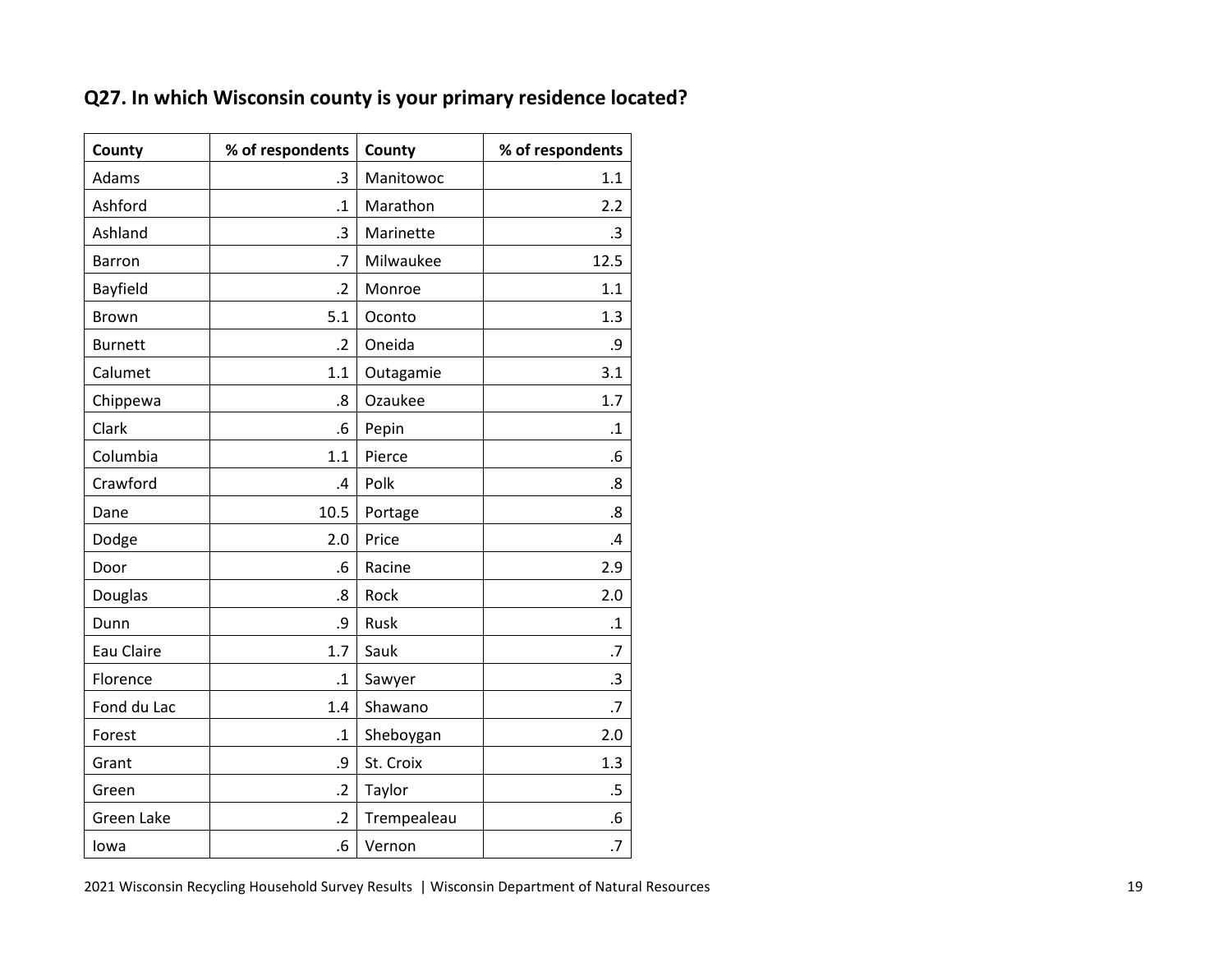| Iron      | $\cdot$ | Vilas      | .5  |
|-----------|---------|------------|-----|
| Jackson   | $\cdot$ | Walworth   | 1.9 |
| Jefferson | 1.5     | Washburn   | .3  |
| Juneau    | .3      | Washington | 2.6 |
| Kenosha   | 1.7     | Waukesha   | 8.5 |
| Kewaunee  | .2      | Waupaca    | .8  |
| La Crosse | 2.3     | Waushara   | .4  |
| Lafayette | .4      | Winnebago  | 3.3 |
| Langlade  | .3      | Wood       | 1.6 |
| Lincoln   | 1.1     |            |     |

#### <span id="page-19-0"></span>**Q28. How would you describe the place where you live?**

| <b>Area description</b> | % of respondents |
|-------------------------|------------------|
| l Rural                 | 36%              |
| Urban                   | 25%              |
| Suburban                | 39%              |

# <span id="page-19-1"></span>**Q29. In the last 12 months, how many people usually lived in your household, including yourself?**

| Statistic | Number of people in household |
|-----------|-------------------------------|
| l Mean    | 2.52                          |
| I Median  | 2.00                          |